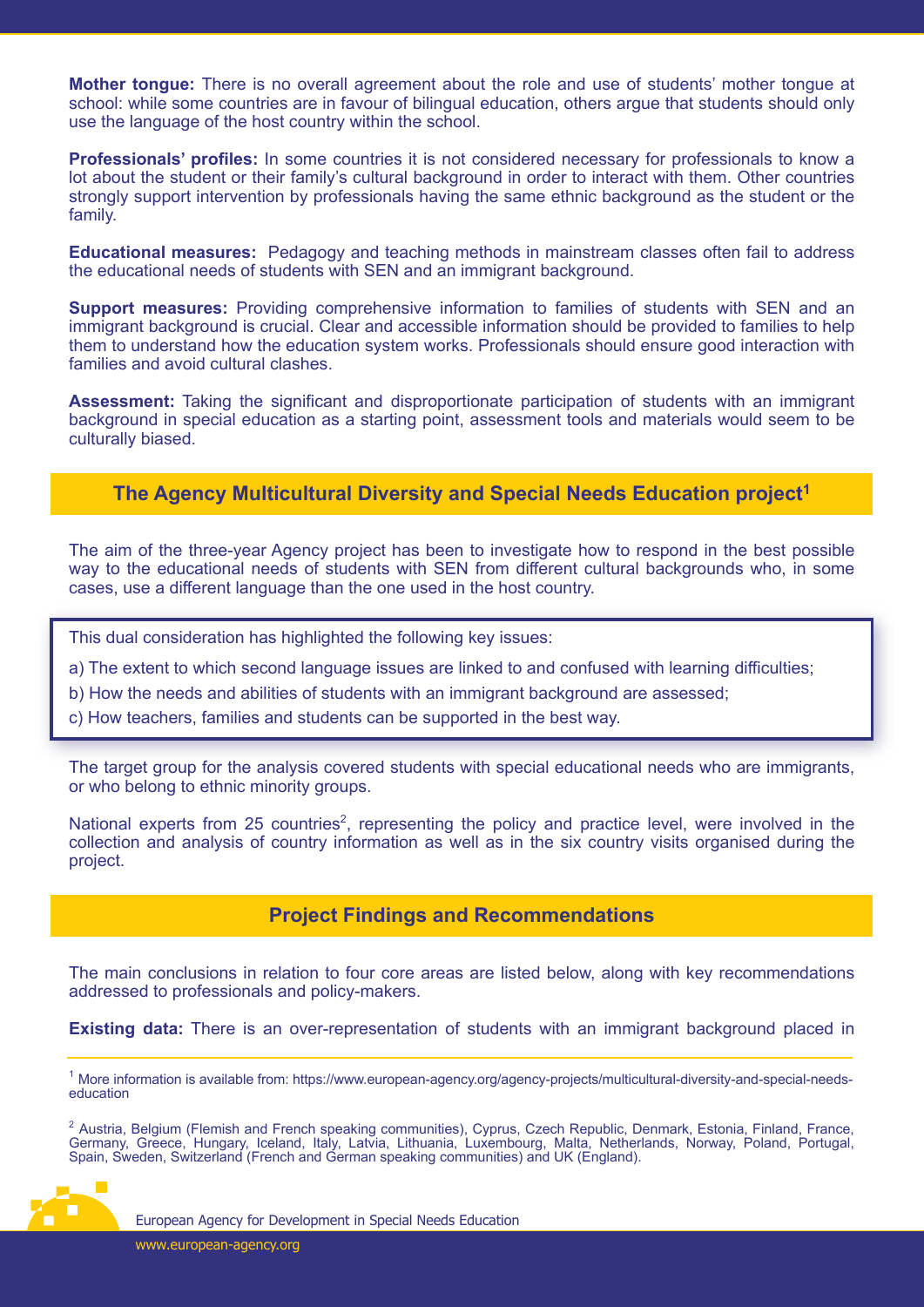provision for students with learning difficulties and/or with behavioural problems. The over-representation also highlights that there is confusion in distinguishing between language difficulties and learning difficulties.

*Recommendation:* More data should be collected and more research conducted in order to investigate the apparent disproportion of students with an immigrant background in special education settings.

**Educational provision:** Three main challenges are apparent. Firstly, the various professionals and services involved do not have the necessary combined expertise in special needs education and dealing with students from an immigrant background. Secondly, instruction in both the mother tongue and the language of the host country improves students' performance – particularly if provided at an early age. Thirdly, all countries suggest that co-operation between services as well as with parents is fundamental in this area. With regard to this, both professionals and families need to take into account the others' cultural differences.

#### *Recommendations:*

Policy makers should ensure that principles such as full respect of human rights and equal opportunities, guaranteed by country law, are implemented.

Such positive practice should promote integrative and inclusive policies that are open to diversity, highlighting the educational values brought by all students, whatever their ethnic origin or educational need.

Schools should have adequate guidelines and resources in order to implement inclusive practice.

Schools should have an intercultural policy that fits in with and meets the needs of the local context.

**Support measures:** The development and implementation of individual educational plans, the support and commitment of the head teacher and the staff of the school as well as effective teamwork are considered to be important factors. Teachers' competence, commitment and experience play a key role.

#### *Recommendations:*

Educational authorities should consider what form of bilingual education or multicultural approaches should be provided in order to ensure students' educational development, social inclusion and self-esteem.

Schools with a high percentage of multilingual students need to be encouraged to develop a school-specific language policy. This requires:

a) Making an analysis of the school situation;

b) Creating an 'in-school' plan and proposal, the aim being to increase the quality of support measures provided.

Teachers should adapt their teaching methods, facilitate parental involvement and be supported by qualified professionals as well as assistants with different cultural backgrounds.

**Assessment:** In order to overcome linguistic and cultural barriers and the potentially biased results of standardised assessment procedures, a holistic approach focused upon the student's learning processes and development should be considered. The main elements of such an assessment are the student's level of basic skills, his/her learning history and his/her life situation.